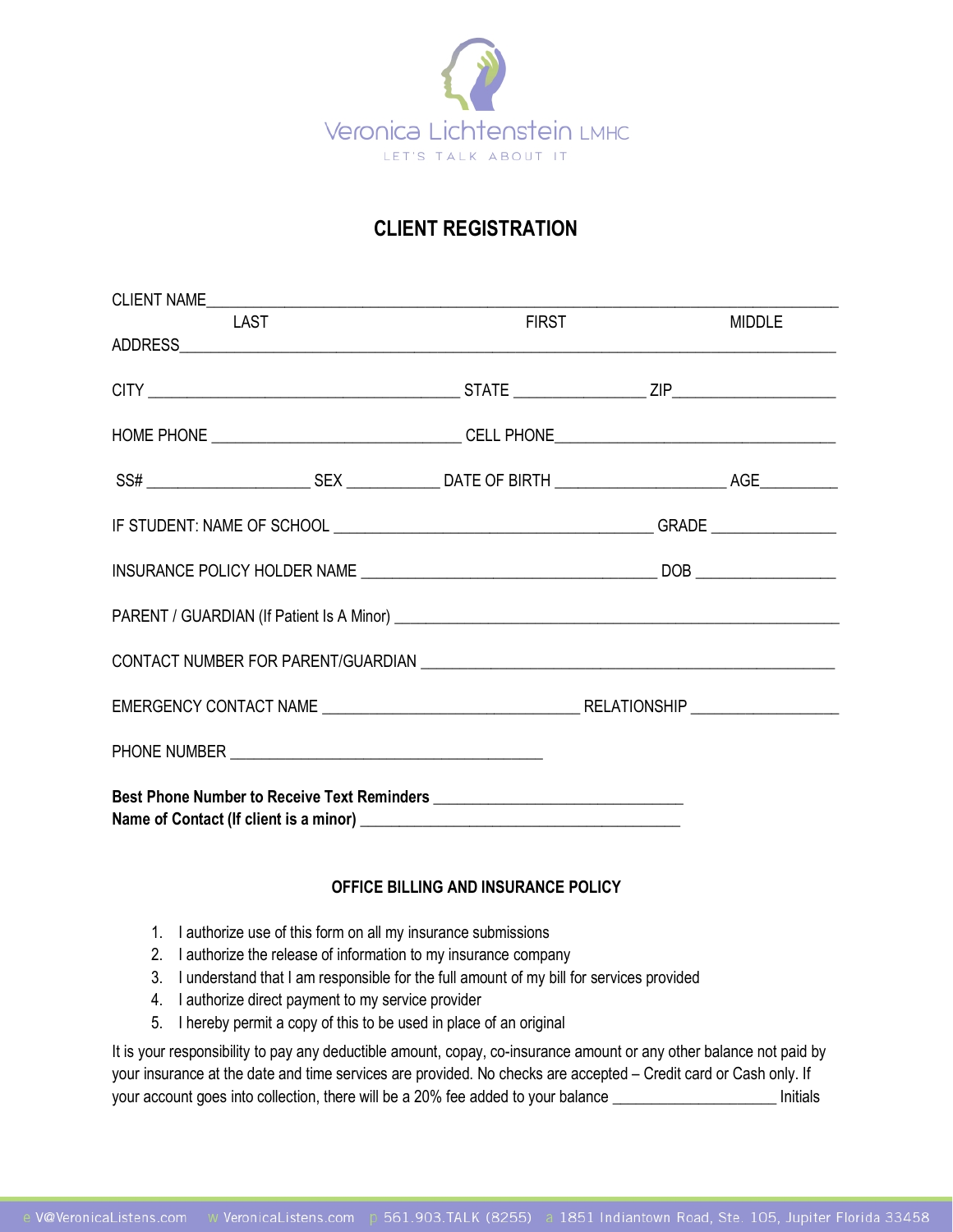

### **CONSENT TO TREATMENT**

I hereby authorize Veronica Lichtenstein LMHC, LLC. to administer mental health/psychiatric treatment. I also certify that no guarantee or assurance has been made to the results that may be obtained. I understand that Veronica Lichtenstein LMHC, LLC. may be obligated to release information to my insurance company from my medical records as determined and required by my company's' guidelines and hereby authorize the release of such information. I authorize the release of pertinent information for collection purposes should it be necessary. I hereby consent to receive consumer survey material following completion of treatment for the purposes of evaluating my satisfaction with the effectiveness of services rendered by Veronica Lichtenstein LMHC, LLC.

\_\_\_\_\_\_\_\_\_\_\_\_\_\_\_\_\_\_\_\_\_\_ Initials

For minors: I represent and warrant that all information submitted is true and correct and that I have complete and proper authority to involve the above referenced minor client for treatment at Veronica Lichtenstein LMHC, LLC. I understand that Veronica Lichtenstein LMHC, LLC. is relying upon my representation to accept the minor child as a client and I shall hold harmless and indemnify Veronica Lichtenstein LMHC, LLC. as the result of any representations which are not true and correct.

\_\_\_\_\_\_\_\_\_\_\_\_\_\_\_\_\_\_\_\_\_\_ Initials

#### **POLICIES AND PROCEDURES**

Veronica Lichtenstein LMHC, LLC. maintains the highest of professional and ethical standards. To serve our clients to the best of our ability, we request that you review the following policies and procedures prior to your initial session. Take note of the added Social Media Policy and her Telehealth Informed Consent. Should you have any questions or concerns prior to signing acknowledgment of these terms, please discuss these issues with your therapist or the office manager at **[561-903-TALK \(8255\)](about:blank)**.

**Emergency Services:** Veronica Lichtenstein LMHC, LLC. **does not** provide 24-hour emergency coverage. Should you have a potentially suicidal/homicidal situation, please call **911 IMMEDIATELY** or go directly to the emergency room of the nearest hospital based on the severity of the situation. You may also contact the National Suicide Prevention Lifeline 24 hours a day / 7 days a week if you are experiencing a clinical emergency at **[800-273-8255](about:blank)**.

\_\_\_\_\_\_\_\_\_\_\_\_\_\_\_\_\_\_\_\_\_ Initials

**Confidentiality of Relationship:** All information given by you or your family is treated as confidential and may be released only upon your written consent or as required by law. The legal limitations to confidentiality include: Suspected or reported child abuse/neglect, suspected or reported situations in which your therapist believes to be potentially life threatening to yourself or others, or should a court order require your therapist to provide information to the courts.

\_\_\_\_\_\_\_\_\_\_\_\_\_\_\_\_\_\_\_\_\_ Initials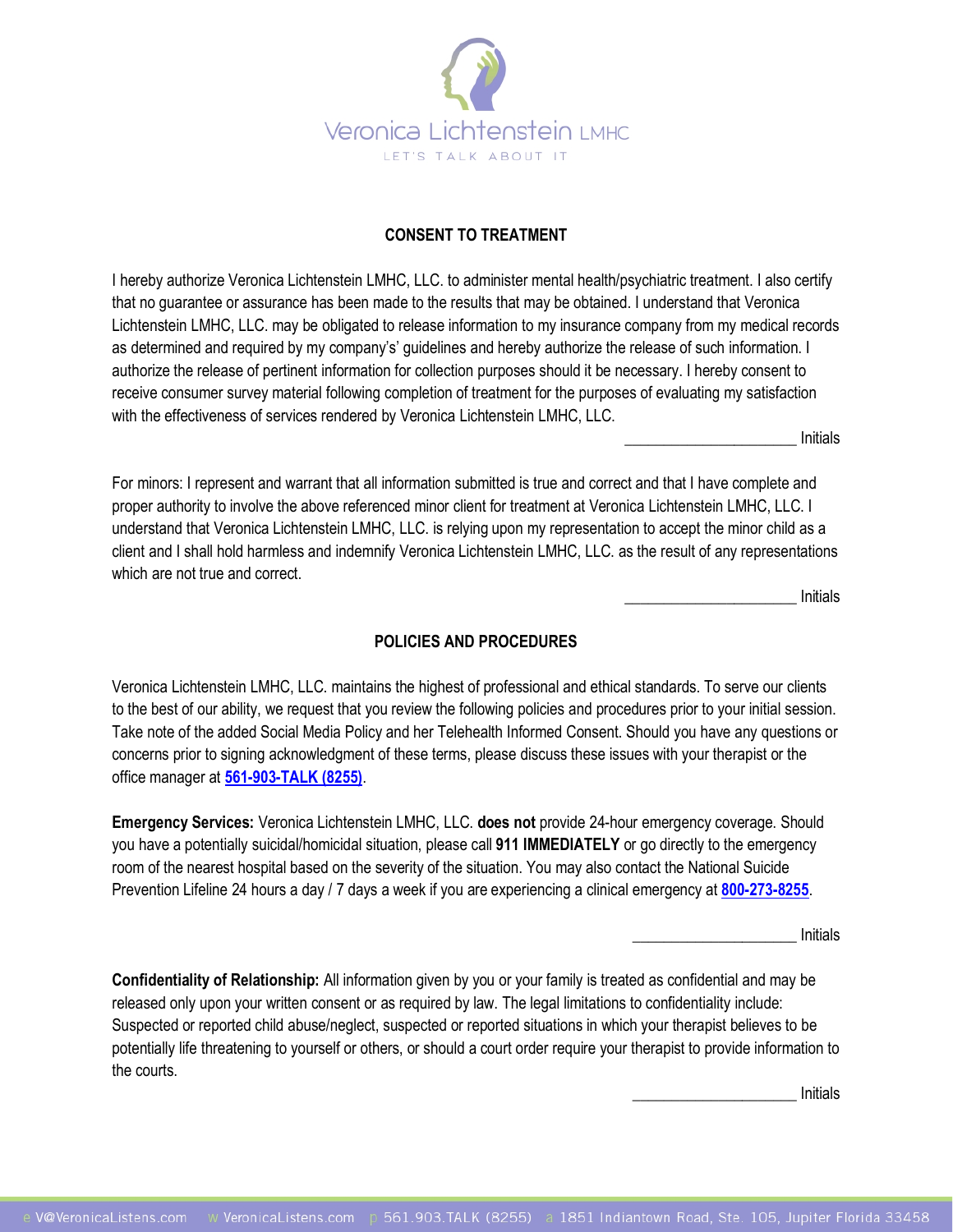

**Canceled / Missed Appointments:** Appointments must be canceled by midnight before your scheduled appointment. You can text/cal[l 561-903-8255](about:blank) or emai[l V@VeronicaListens.com](mailto:V@VeronicaListens.com) o[r Talk@VeronicaListens.com](mailto:Talk@VeronicaListens.com) to notify us of your cancellation. We reserve the right to charge a fee for failed appointments. Your insurance company will not pay for missed or failed appointments; therefore, you will be responsible for this fee which is currently \$75.

\_\_\_\_\_\_\_\_\_\_\_\_\_\_\_\_\_\_\_\_\_\_ Initials

**Phone Contacts:** Telephone calls, consultations and correspondence will be billed at therapy rate of \$100 per hour in 15-minute increments. Although most insurance companies do not cover phone sessions, they have made exceptions during the Covid-19 Quarantine. Presently, Veronica is only doing Telehealth vi[a Doxy.me.](https://doxy.me/vlicht)

[https://doxyme.intercom-attachments-](https://doxyme.intercom-attachments-3.com/i/o/196471250/6e2e76fb683f48acf0c74fea/Patient+Flyer+Customized+%282%29.pdf)[3.com/i/o/196471250/6e2e76fb683f48acf0c74fea/Patient+Flyer+Customized+%282%29.pdf](https://doxyme.intercom-attachments-3.com/i/o/196471250/6e2e76fb683f48acf0c74fea/Patient+Flyer+Customized+%282%29.pdf)

**Court Testimony:** We do not believe that it is advantageous to expect your therapist to testify in court. Veronica Lichtenstein, LMHC LLC does not make court appearances. You can read more about court documents and subpoenas in her Policy and Informed Consent for Couples on her website.

\_\_\_\_\_\_\_\_\_\_\_\_\_\_\_\_\_\_Initials

**Sessions:** Please respect that your sessions are scheduled for 45-50 minutes. Most insurance companies pay for a 45-minute session unless otherwise noted in your original paperwork. We ask that you arrive for your session on time. Your session will be limited to the original scheduled time. Should your therapist be responsible for the session starting late, you will receive your entitled session time.

\_\_\_\_\_\_\_\_\_\_\_\_\_\_\_\_\_\_Initials

**Co-Pays and Deductibles:** Our office is unique in that there is no support staff on sight and all monies are collected over the phone by submitting a credit card to be kept on file. Cash is also accepted. Co-pays, deductibles, late fees are due prior to appointment to avoid rescheduling.

\_\_\_\_\_\_\_\_\_\_\_\_\_\_\_\_\_\_Initials

**Insurance Premiums:** From time to time we receive notification that a policy has lapsed or is in a "grace period" due to non-payment of the premium. Please be advised that when we receive such a notification we will suspend your appointments until the insurance company confirms the policy is back in effect. Or you will have the option of paying the full rate for the session.

\_\_\_\_\_\_\_\_\_\_\_\_\_\_\_\_\_\_Initials